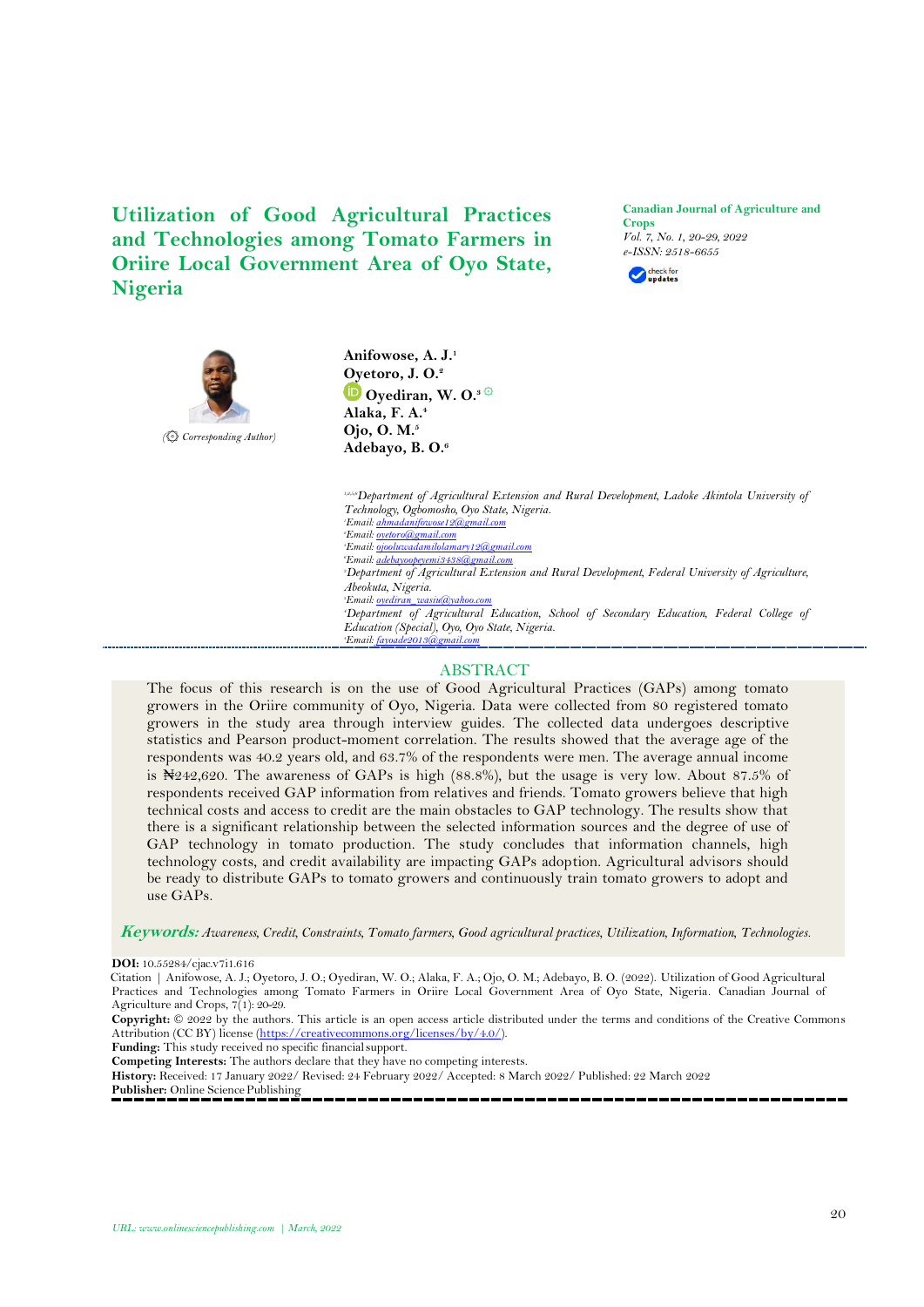### **Highlights of this paper**

- This paper highlights the benefits of good agricultural practices, including high yield and safe farm products.
- The emphasis is, however, on the extent of awareness and utilization of GAPs by the tomato growers in Oyo State, because it is one thing to have a robust technology but another thing is the communication channel to reach the the target group(s) and acceptance of the technology.

## **1. INTRODUCTION**

Tomato is one of the major vegetable crops cultivated throughout Nigeria. It is the largest vegetable in the world and is at the top of the list of canned vegetables. In Nigeria, tomatoes are considered the most important vegetable after onions and peppers [\[1\]](#page-7-0). This is due to its nutritional value, which can be eaten fresh and used as a raw material in the food industry  $[2-4]$ . Smallholders in developing countries grow vegetables (tomatoes) to generate income and improve their livelihoods  $\lceil 4-6 \rceil$ . However, due to poor management and lack of technology, they often face poor harvests and low incomes  $\lceil 4, 7, 8 \rceil$  $\lceil 4, 7, 8 \rceil$  $\lceil 4, 7, 8 \rceil$ . The average yield of tomatoes is well below the crop's potential [\[2\]](#page-7-1). As of 2015, tomato production in Uganda and Tanzania exceeds that in Nigeria [\[9\]](#page-8-2). Established Good Agricultural Practices (GAPs) help increase net income and improve product quality through modest prevention and management of some pests and diseases [\[8,](#page-8-1) [10-12\]](#page-8-3). The GAPs, defined by the Food and Agriculture Organization of the United Nations (FAO), are a collection of principles that apply to agricultural and postproduction processes that result in safe and healthy produce and non-food products. It is economic, social and ecological sustainability.

The GAPs are based on four principles: Produce sufficient (food security), safe (food safety) nutritious (food quality) produce food economically and efficiently, protect and improve natural resources, and contribute to a sustainable life [\[10,](#page-8-3) [11,](#page-8-4) [13\]](#page-8-5).

The GAP guidelines cover all aspects of agricultural production, agricultural production, including fields, greenhouses, and barns. This includes seed selection, irrigation, pest and disease management, fertilizer application, harvest and post-harvest, food processing, and retail handling. Based on rapid assessment studies, farmers using GAP technology in different locations can improve the yield and quality of their products, increasing their bargaining power when selling their products [\[14\]](#page-8-6). The GAPs improve the efficiency of agricultural practices and improves the livelihoods of vegetable farmers, especially small vegetable farmers.

Unfortunately, in Nigeria, tomato yields continue to decline due to inadequate cultivation practices such as over-fertilization (fertilizer can accumulate in the soil and cause problems) and improper watering. This can cause some problems with tomatoes, such as rotting flower edges. Bringing the tomatoes too close will hinder the growth of the tomatoes and reduce fruit production. It also makes it difficult for the sun to penetrate the plant, but inadequate pruning causes the plant to become crowded and promotes the spread of the disease  $\lceil 1, 15 \rceil$ . As the country's health consciousness grows and the demand for safe and healthy tomatoes increases dramatically, Nigerian farmers have used as much resources as they can to increase their production. However, there are still limits in states such as Oyo, tomato production and sale. According to [Oladele and Adekoya \[16\]](#page-8-8) many of these local farmers are unaware of Good Agricultural Practices (GAPs). Against this background, this survey aims to provide answers to the following survey questions:

i. How well-known are tomato producers about tomato GAPs? ii. What sources of information are available to farmers about GAPs? iii. Which GAPs do tomato growers know? iv. What restrictions do farmers face when producing tomatoes?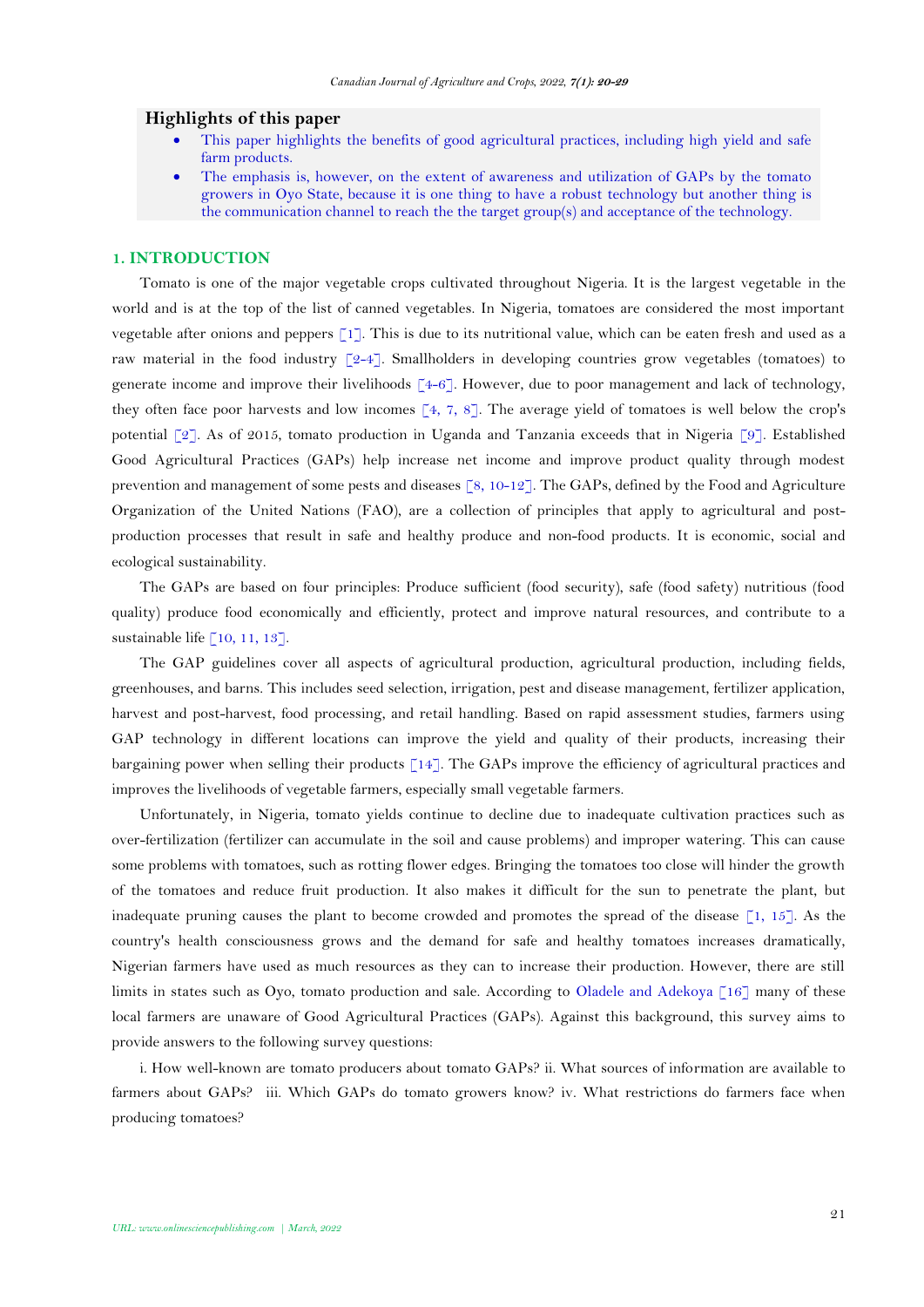#### *1.1. Purpose of Research*

The main objective of the study was to assess the utilization level of GAPs among tomato farmers in the Oriire Local Government Area of Oyo State, Nigeria.

## *1.2. Specifically, This Research*

- i. Determined the level of awareness of tomato growers through the GAPs of tomato production.
- ii. Investigated the level of use of GAP technology by tomato growers.
- iii. Identified sources of information available to farmers regarding good agricultural practices in tomato farming.
- iv. Identified the limitations that farmers face when using GAP Technology in tomato production.

### *1.3. The Hypothesis of the Study*

*H01: There is no significant relationship between sources of information available to respondents and the level of use of GAP technologies*.

### **2. METHODOLOGY**

#### *2.1. The Study Area*

The study area is Oriire Local Government Area, Oyo State, Nigeria. The area covers Longitude 8°44'5° and Latitude 4022130N. Oriire LGA has its administrative headquarters at Ikoyi-Ile and it extends from Ipeba River, along Oyo-Ogbomoso road at Dogo junction near Igbeti. Oriire is within the tropical rainforest where agriculture is the main livelihood of the people in this area. Oriire LGA was founded on May 10, 1989. The total population of the 2006 census was 150,628, but today it is estimated to be about 250,000 [\[17\]](#page-8-9). Oriire LGA shares boundaries with Olorunsogo East, Atiba South, Ogo-Oluwa South East, Ogbomoso South, Ogbomoso North, Surulere South-West, and Kwara South-North. The local government has 10 political districts, the main ethnic groups are Ikoyi, Ogbomoso, Oyo and Ilorin, with more than 80 towns and villages [\[18\]](#page-8-10). It also benefits from light mining activities at the Alaguntan Igbori Maribel site. The local government has 112 elementary schools and 12 junior high schools, and the main market (Ilju market) is visited regularly.

#### *2.2. Sampling Procedure and Sample Size*

The study population included all tomato growers from Oriire LGA in Oyo. This study used three-stage sampling method. [Ojo, et al. \[18\]](#page-8-10) selected cassava processors for their study in same survey area. Oriire LGA block under the Ogbomoso zone was purposively selected because of the predominant cultivation of tomatoes in the area. Ten villages were randomly selected from the LGA which include Boosa, Ikoyi, Bosunla, Ateere, Aponran, Awerankale, Iluju, Temidire, Ahoro bata, and Ayetoto. Eight tomato farmers from each of the ten villages were randomly selected for research. The total sample size was 80. The interview guide served as a means of collecting data.

#### *2.3. Measurement of Variables*

The utilization of good agricultural practices was scored on a 4-point rating scale as follows: Always utilized – 3, Occasionally utilized  $-2$ , Utilized before but discontinued  $-1$ , Not utilized  $-0$ . The independent variables were the socio-economic characteristics of the respondents such as age, gender, marital status, religion, education level, household size, main occupation, annual income, social group, available sources of information, and restrictions on the use of technology in good agricultural practices.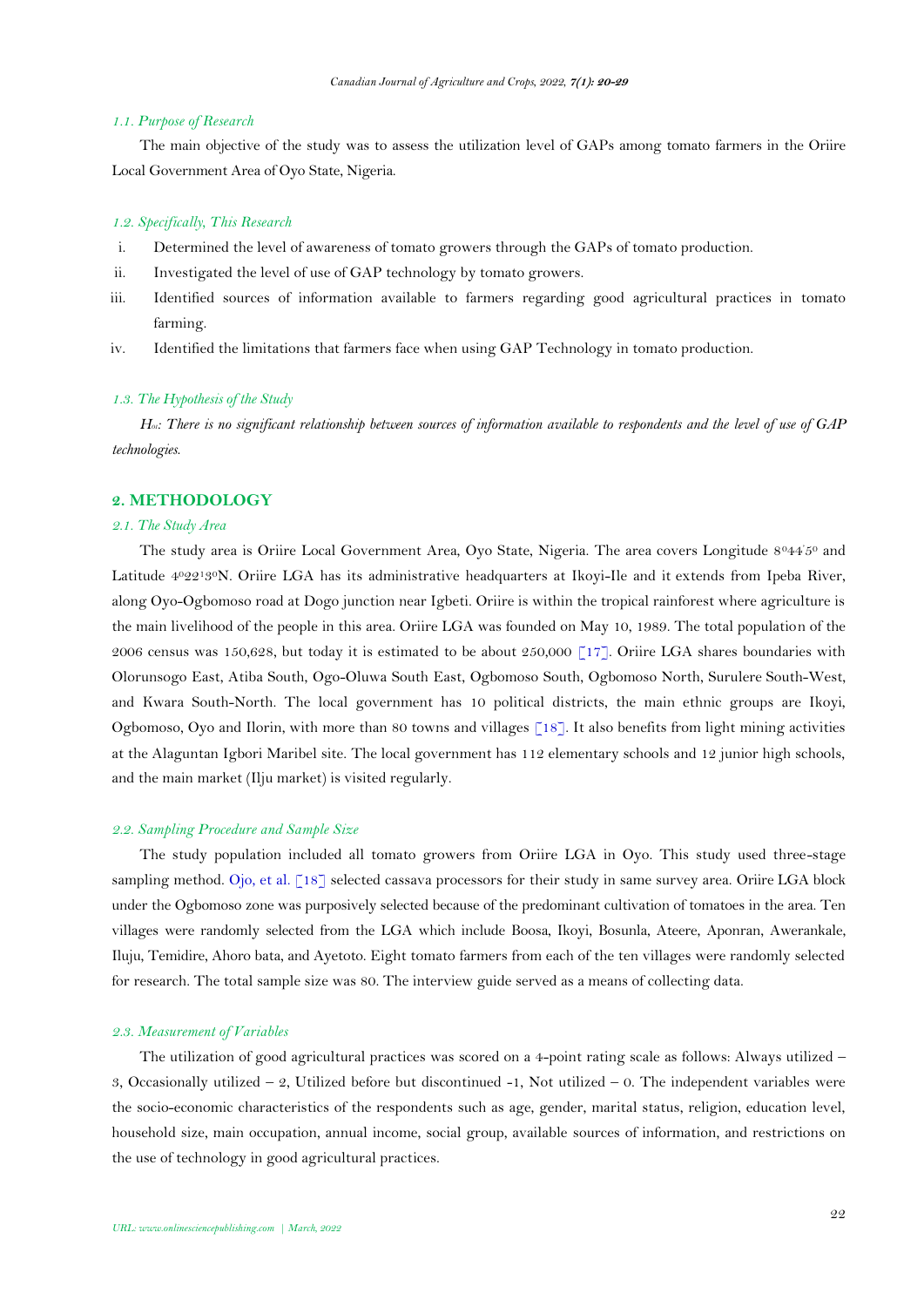Age, household size, and annual income were measured at ratio level and converted to interval levels; Tomato growers were asked to indicate their actual age in years. The gender, primary occupation, social group, and sources of information were measured at the nominal level. Marital status was nominally measured as single – 1, divorced – 2, widow  $-3$ , separated  $-4$ , married  $-5$ . A three-point scale of Severe  $-2$ , Mild  $-1$ , Not a limit-0 was used to measure the limits of good agricultural practices.

### *2.4. Data Analysis*

The data collected were analyzed and presented in frequency distributions, percentages, and averages. Pearson Product Moment Correlation was used to determine the relationship between the use of good agricultural practices and the information sources available to the respondents. [Ojo, et al. \[18\]](#page-8-10) employed similar statistics to determine the relationship between several selected variables between the Oriire LGA cassava processors.

## **3. RESULTS AND DISCUSSION**

## *3.1. Socio-Economic Characteristics of Respondents*

<span id="page-3-0"></span>The results in [Table 1](#page-3-0) show that the mean age was 40.2 years. The age distributions of 20.2% of respondents were under 30 years, 37.8% were 31 to 40 years, and 31.6% were 41 to 50 years. In a study by [Oyediran, et al. \[6\]](#page-8-11) in Ogun State, it was found that tomato growers belong to this age group and are economically active.

| <b>Table 1.</b> Distribution of respondents according to their socio-economic characteristic $(n = 80)$ . |           |                |        |  |  |
|-----------------------------------------------------------------------------------------------------------|-----------|----------------|--------|--|--|
| Socio-Economic Characteristics                                                                            | Frequency | Percentage (%) | Mean   |  |  |
| Age (years)                                                                                               |           |                |        |  |  |
| < 30                                                                                                      | 16        | 20.2           |        |  |  |
| $31 - 40$                                                                                                 | 30        | $37.8\,$       | 40.2   |  |  |
| $41 - 50$                                                                                                 | 25        | 31.6           |        |  |  |
| 51 and above                                                                                              | 09        | 11.4           |        |  |  |
| Gender                                                                                                    |           |                |        |  |  |
| Male                                                                                                      | 51        | 63.7           |        |  |  |
| Female                                                                                                    | 29        | 36.3           |        |  |  |
| Marital status                                                                                            |           |                |        |  |  |
| Single                                                                                                    | 12        | 15.0           |        |  |  |
| Widow                                                                                                     | 05        | 6.3            |        |  |  |
| Married                                                                                                   | 63        | 78.7           |        |  |  |
| Education (years spent in school)                                                                         |           |                |        |  |  |
| $< 6\,$                                                                                                   | 33        | 41.3           |        |  |  |
| $7 - 12$                                                                                                  | 27        | 33.7           | 9.6    |  |  |
| 13 and above                                                                                              | 20        | 25.0           |        |  |  |
| Household size (persons)                                                                                  |           |                |        |  |  |
| $<5\,$                                                                                                    | 65        | 81.3           | 4.0    |  |  |
| 6 and above                                                                                               | 15        | 18.7           |        |  |  |
| Primary occupation                                                                                        |           |                |        |  |  |
| Farming                                                                                                   | 53        | 66.3           |        |  |  |
| Civil servant                                                                                             | 5         | 6.3            |        |  |  |
| Trading                                                                                                   | 15        | 18.8           |        |  |  |
| Artisan                                                                                                   | 07        | 8.6            |        |  |  |
| Annual Income (N'000)                                                                                     |           |                |        |  |  |
| ${}_{< 200}$                                                                                              | 50        | 62.5           |        |  |  |
| 201-600                                                                                                   | 27        | 33.6           | 242.62 |  |  |
| 601-1000                                                                                                  | 03        | 3.9            |        |  |  |
| Social organization                                                                                       |           |                |        |  |  |
| Yes                                                                                                       | 76        | 95.0           |        |  |  |
| No                                                                                                        | 04        | 5.0            |        |  |  |

**Source:** Field survey, 2021.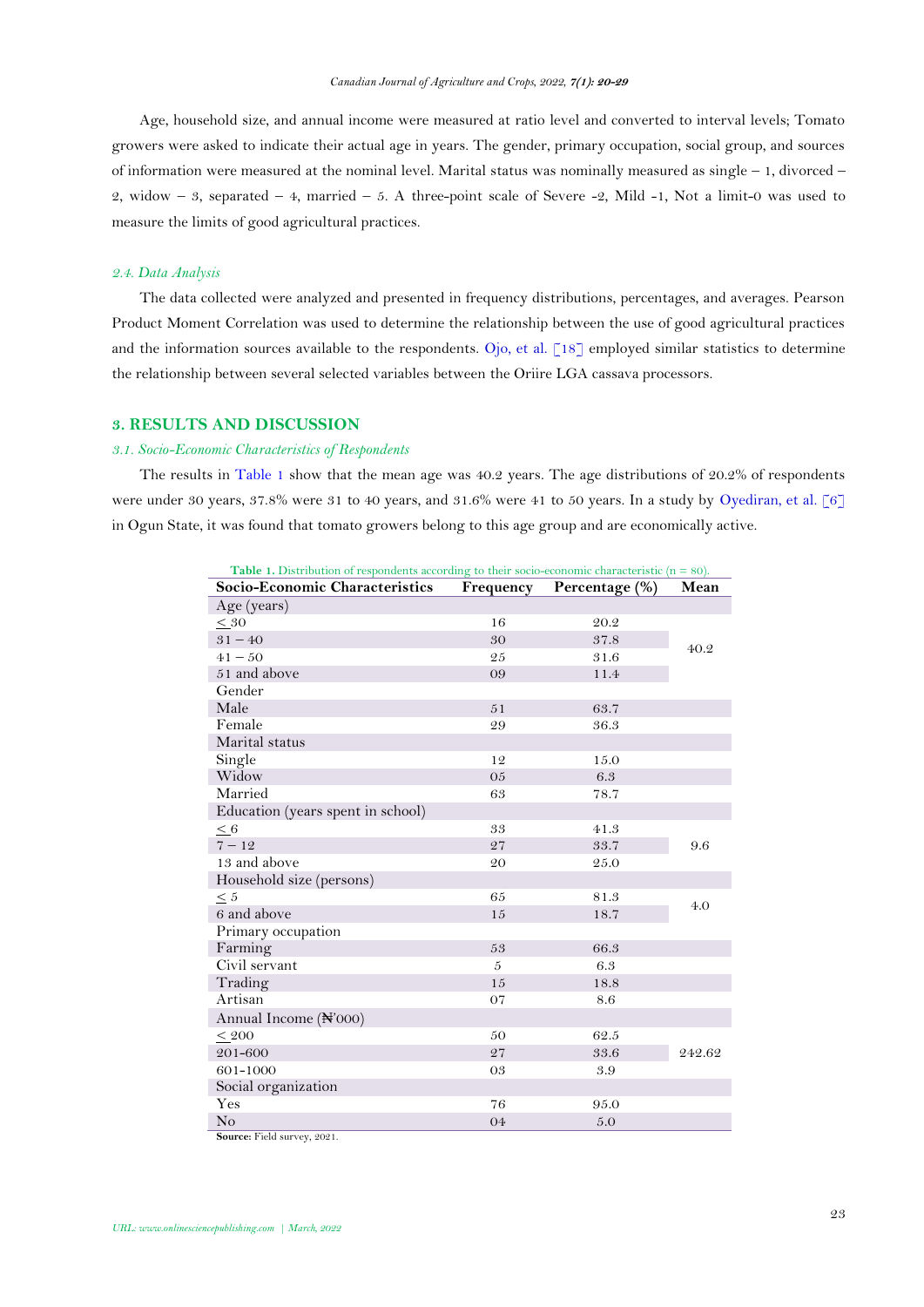It was shown that 63.7% of the respondents were male and remaining (36.3%) were female. [Oyediran, et al. \[6\]](#page-8-11) reported on the superiority of males to females of tomatoes grown in Nigeria whereas [Ojimi, et al. \[19\]](#page-8-12) found that tomato marketing is dominated by women. The proportion of widowed was 6.3%, single was 15.0% while 78.7% were married. This means that the majority of the people surveyed were married. This is consistent with previous studies by [Omoare, et al. \[20\]](#page-8-13); [Oyediran, et al. \[6\]](#page-8-11) and [Ojimi, et al. \[19\]](#page-8-12). The results also show that 41.3% received formal education for less than 6 years, 33.7% received formal education for 7-12 years, and 25% received formal education for 13 years or more. The average length of training was 9.6 years. This means that the majority of respondents have received some form of formal education to help them understand the need to examine and apply GAPs in agricultural activities. This supports the results of [Ibitoye, et al. \[21\]](#page-9-0); [Adeoye \[2\]](#page-7-1) and [Oyediran, et al. \[6\]](#page-8-11) that trained farmers use improved practices to increase raw material production. High levels of education are very positive for high tomato yields  $\lceil 21 \rceil$ . It was found that 81.3% of the respondents were households with less than 5 people and 18.7% were households with 6 or more people. [Ojimi, et al. \[19\]](#page-8-12) reported a similar family size range for tomato marketers in Ibadan Metropolis. Large family households can serve as a source of readily available workforce [\[2\]](#page-7-1). More so, 66.3% of the respondents were farmers, 6.3% civil servants, 18.8% merchants and 8.6% craftsmen. Also, 62.5% of the respondents earned less than ₦200,000 per annum, 33.6% realized ₦201,000 – 600,000 while  $3.9\%$  generated  $\text{H}601,000 - 1,000,000$ . Ninety-five percent of respondents belonged to social organizations and 5% did not belong to any expert group. This means that the majority of respondents belong to social and business groups. [Ojimi, et al. \[19\]](#page-8-12) found that tomato marketers are active in co-operative groups.

## *3.2. Awareness of GAP Technology among Respondents*

[Table 2](#page-4-0) shows that 88.8% of respondents are familiar with indigenous soil surveys and 85.0% reported awareness of modern soil testing. Seventy percent of the respondents were aware of avoiding the use of the refuse dumping site for cropping, 96.3% were aware of purchasing seed from a trusted seller, and 92.5% were aware of looking for varieties that are pests and disease resistant. Also, 98.8% were aware of the selection of healthy seedlings for transplanting, 76.3% knew the benefits of organic fertilizers over inorganic fertilizers, and 78.8% knew that there were no toxic elements in their place. [Sennuga., et al. \[8\]](#page-8-1) reported a high level of awareness of GAPs in northern Nigeria. Furthermore, 92.5% were aware of avoiding contaminated water sources for farming, 90.0% were aware of the appropriate use of agro-chemicals, 96.3% were aware of using a very cleaning container for harvested tomato, and 98.8% were aware of storing tomato in a clean environment.

<span id="page-4-0"></span>

| <b>Table 2.</b> Distribution according to awareness level on GAP technologies by the respondents $(n = 80)$ . |           |             |  |  |
|---------------------------------------------------------------------------------------------------------------|-----------|-------------|--|--|
| <b>Awareness of GAP technologies</b>                                                                          | Frequency | Percentages |  |  |
| Soil testing (indigenous)                                                                                     | 71        | 88.8        |  |  |
| Soil testing (modern)                                                                                         | 68        | 85.0        |  |  |
| Avoid use of refuse dumping site for cropping                                                                 | 56        | 70.0        |  |  |
| Purchase seed from trusted seller                                                                             | 77        | 96.3        |  |  |
| Look for varieties which are pest and disease resistance                                                      | 74        | 92.5        |  |  |
| Healthy seedlings are selected for transplanting                                                              | 79        | 98.8        |  |  |
| Preference for organic fertilizer against inorganic                                                           | 61        | 76.3        |  |  |
| Ensure site free from toxic element                                                                           | 63        | 78.8        |  |  |
| Ensure water source is not contaminated                                                                       | 74        | 92.5        |  |  |
| Ensure appropriate use of agro-chemicals                                                                      | 72        | 90.0        |  |  |
| Ensure containers for harvesting tomato are clean                                                             | 77        | 96.3        |  |  |
| Ensure storage area is kept clean                                                                             | 79        | 98.8        |  |  |
| Ensure storage area is protected from insect and rodents                                                      | 80        | 100         |  |  |
| Ensure worker equipped with suitable protective clothes                                                       | 75        | 93.8        |  |  |
| Ensure accident and emergency procedure exist                                                                 | 73        | 91.2        |  |  |
| Source: Field survey, 2021.                                                                                   |           |             |  |  |

**Table 2.** Distribution according to awareness level on GAP technologies by the respondents (n = 80).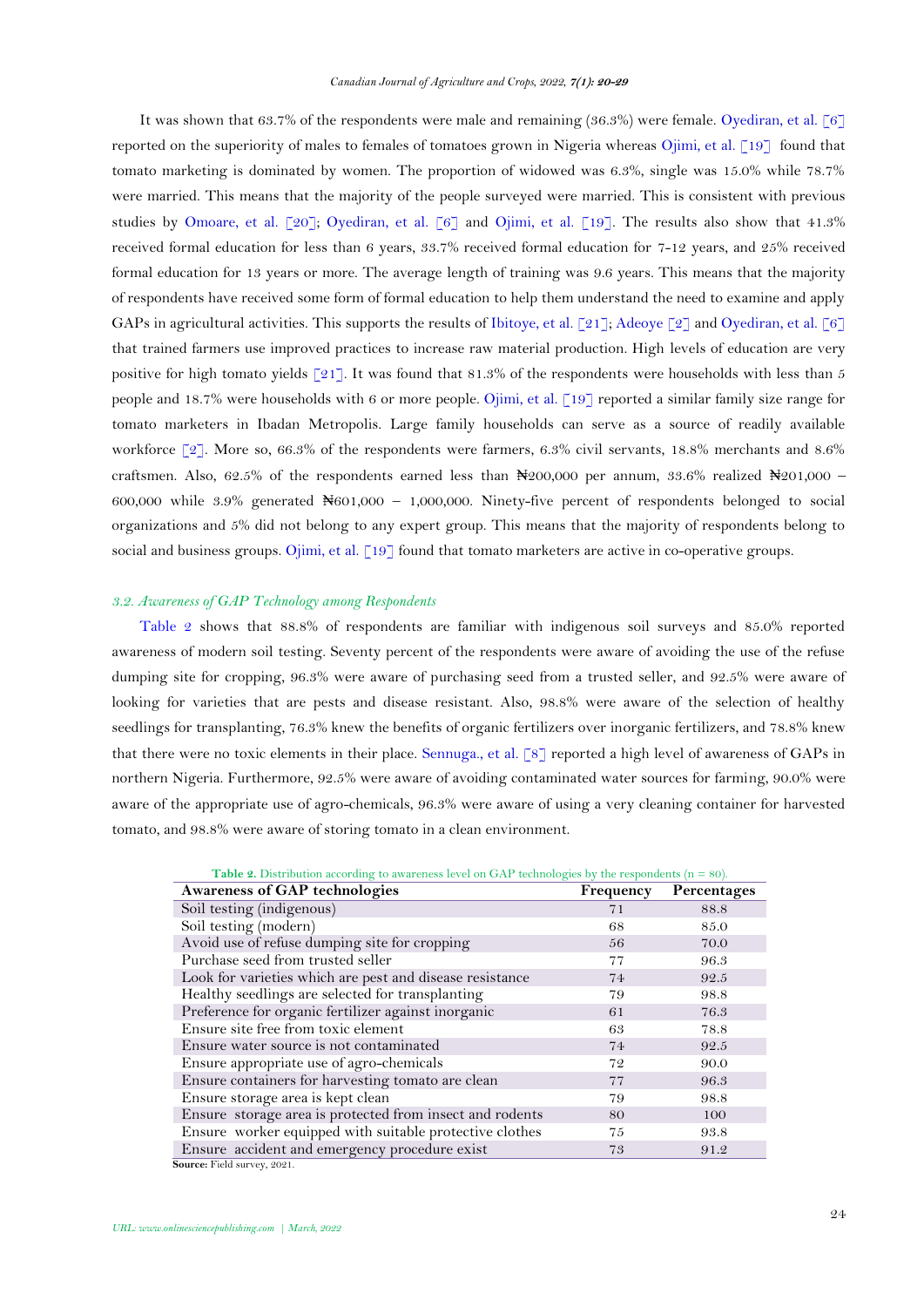Additionally, all (100%) respondents were aware that storage facilities should be protected from insects and rodents, 93.8% were that workers should be equipped with suitable protective clothing, and 91.2% were aware of the accident and emergency exits in the warehouses. This means that respondents in the survey area are familiar with GAPs. This is in contrast to the findings of [Oladele and Adekoya \[16\]](#page-8-8) who found that GAPs awareness was very low in rural Nigeria.

## *3.3. Use of GAP Technology*

Ninety-five percent of the respondents always ensured the storage area is protected from an insect with a weight mean score (WMS) of 2.95 was ranked first [Table 3.](#page-5-0) Also, 95% also always guaranteed that their storage space was kept clean, with a WMS of 2.95 was ranked first. Healthy seedlings are selected for transplanting by 93.8% of the respondents with a WMS 2.94 was ranked second. [Falodun and Ogedegbe \[1\]](#page-7-0) opined that the use of improved varieties of seeds and pruning would increase tomato yield.

With a WMS of 2.84, 88.8% kept their tomato harvesting containers clean and ranked third. Moreover, 78.8% always ensured water source is not contaminated with a WMS of 2.67 and it was ranked fourth. With a WMS of 2.58, 77.5% confirmed that pesticides were always used properly and ranked  $5<sup>th</sup>$ ; as the application of pesticides and organic fertilizers increases, so does the production of tomatoes [\[9,](#page-8-2) [22\]](#page-9-1). Proper use of pesticides also increases tomato production [\[23\]](#page-9-2).

<span id="page-5-0"></span>

| <b>Table 3.</b> Distribution according to utilization of GAP technologies ( $n = 80$ ). |                 |                 |                     |                 |            |                  |
|-----------------------------------------------------------------------------------------|-----------------|-----------------|---------------------|-----------------|------------|------------------|
| <b>GAP</b> technologies                                                                 | <b>Always</b>   | Occasional      | <b>Utilized</b>     | <b>Not</b>      | <b>WMS</b> | Rank             |
|                                                                                         | <b>Utilized</b> | <b>Utilized</b> | before but          | <b>Utilized</b> |            |                  |
|                                                                                         |                 |                 | <b>Discontinued</b> |                 |            |                  |
| Soil testing (indigenous)                                                               | 28(35.0)        | 20(25.0)        | 10(12.5)            | 22(27.5)        | 1.69       | 9 <sup>th</sup>  |
| Soil testing (modern)                                                                   | $\Omega$        | 18(22.5)        | 23(28.7)            | 39(48.8)        | 0.74       | 13 <sup>th</sup> |
| Avo Avoid use of refuse                                                                 | 16(20.0)        | 46(57.5)        | 2(2.5)              | 16(20.0)        | 1.78       | 6 <sup>th</sup>  |
| dumping area                                                                            |                 |                 |                     |                 |            |                  |
| Purchase seed from trusted<br>seller                                                    | 12(15.0)        | 49(61.3)        | $\theta$            | 19(23.8)        | 1.68       | 8 <sup>th</sup>  |
| Look for varieties which are                                                            | 16(20.0)        | 46(57.5)        | $\theta$            | 18(22.5)        | 1.75       | 7 <sup>th</sup>  |
| pest and disease resistance                                                             |                 |                 |                     |                 |            |                  |
| Healthy seedlings are selected                                                          | 75(93.8)        | 5(6.30)         | $\theta$            | $\Omega$        | 2.94       | Q <sub>nd</sub>  |
| for transplanting                                                                       |                 |                 |                     |                 |            |                  |
| Preference for organic                                                                  | 6(7.5)          | 50(62.5)        | 1(1.3)              | 23(28.7)        | 1.49       | $11^{th}$        |
| fertilizer against inorganic                                                            |                 |                 |                     |                 |            |                  |
| Ensure site free from toxic                                                             | 26(32.5)        | 21(26.3)        | 1(1.3)              | 26(32.5)        | 1.51       | 10 <sup>th</sup> |
| element                                                                                 |                 |                 |                     |                 |            |                  |
| Ensure water source is not                                                              | 63(78.8)        | 4(5.0)          | 1(1.30)             | 12(15.0)        | 2.67       | 4 <sup>th</sup>  |
| contaminated                                                                            |                 |                 |                     |                 |            |                  |
| Ensure appropriate use of                                                               | 62(77.5)        | 4(5.0)          | $\theta$            | 8(10.0)         | 2.58       | 5 <sup>th</sup>  |
| agro-chemicals                                                                          |                 |                 |                     |                 |            |                  |
| Ensure containers for                                                                   | 71(88.8)        | 7(8.8)          | $\theta$            | 2(2.5)          | 2.84       | 9rd              |
| harvesting tomato are clean                                                             |                 |                 |                     |                 |            |                  |
| Ensure storage area kept clean                                                          | 76(95.0)        | 4(5.0)          | $\theta$            | $\theta$        | 2.95       | 1 <sup>st</sup>  |
| Ensure storage area protected                                                           | 76(95.0)        | 4(5.0)          | $\theta$            | $\theta$        | 2.95       | 1 <sup>st</sup>  |
| from insect and rodents                                                                 |                 |                 |                     |                 |            |                  |
| Ensure worker equipped with<br>suitable protective clothes                              | 4(5.0)          | 48(60.0)        | 2(2.5)              | 26(32.5)        | 1.38       | $12^{th}$        |
| Ensure accident and                                                                     | 4(5.0)          | 21(26.3)        | $\Omega$            | 55(68.8)        | 0.67       | 14 <sup>th</sup> |
| emergency procedure exist                                                               |                 |                 |                     |                 |            |                  |

**Source:** Field survey, 2021.

It was also shown that 57.5% of the respondents occasionally avoided the use of agricultural landfills and were ranked  $6<sup>th</sup>$  with a WMS of 1.78. Similarly, 57.5% of the respondents occasionally utilized varieties which are pest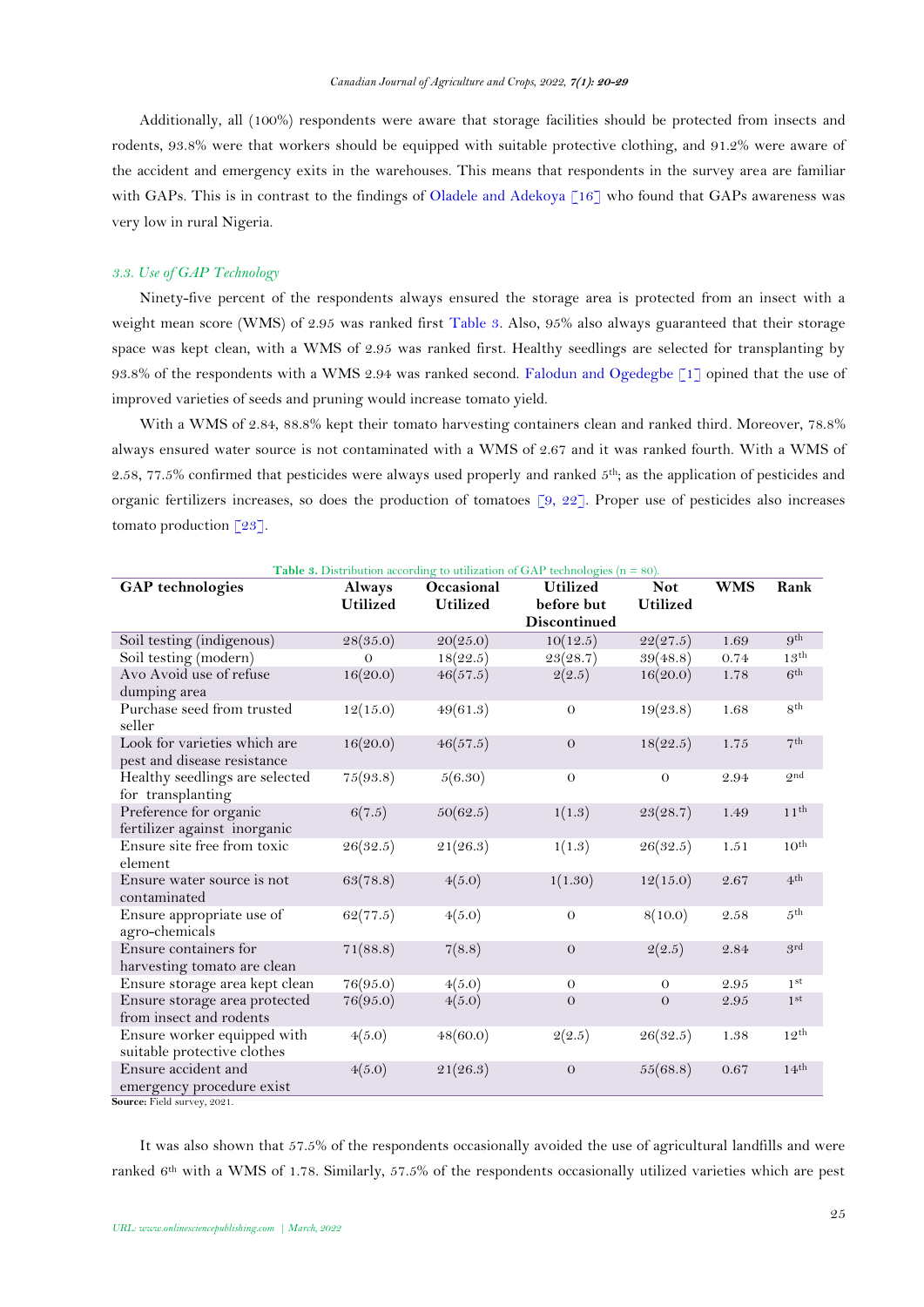and disease resistance with a WMS of 1.75 and ranked seventh. In addition, 61.3% always purchased seed from trusted sellers with a WMS of 1.68 and ranked eightieth.

On the other hand, 32.5% do not guarantee that the site is free of toxic elements, 28.7% do not prefer organic fertilizers to inorganic fertilizers, 48.8% do not perform the latest soil tests, and 68.8% do not follow accident / emergency procedures. This means that the subjects of soil testing, fertilization and safe work are not prioritized by the respondents and therefore ranked tenth, eleventh, thirteenth, and fourteenth respectively. Hence, the lowest level of acceptance of GAP technology has been recorded. Findings of [Oyewole and Sennuga \[24\]](#page-9-3) and Sennuga [and Fadiji \[25\]](#page-9-4) indicated low adoption of improved technologies. Improper application of improved cultural practices is one of the main factors affecting tomato production, with low yields compared to world yields [\[1\]](#page-7-0).

### *3.4. Sources of Information on Good Agricultural Practices Available to Tomato Growers*

<span id="page-6-0"></span>[Table 4](#page-6-0) shows that 87.5% of respondents get information from friends and relatives, followed by extension agents (80%), co-farmers (78.8%), television programs (73.8%), and radio programs (72.5%). This means that respondents have received information about GAPs from both formal and informal sources. Sources of information are critical to the adoption of technology  $\lceil 26 \rceil$ .

| GAP technologies ( $n = 80$ ). |           |                |
|--------------------------------|-----------|----------------|
| Sources of information         | Frequency | Percentage (%) |
| Radio programmes               | 58        | 72.5           |
| Television programmes          | 59        | 73.8           |
| Contact extension agent        | 64        | 80.0           |
| Contact co-farmers             | 63        | 78.8           |
| Friends/relatives              | 70        | 87.5           |
| Source: Field survey, 2021.    |           |                |

Table 4. Distribution according to sources of information available to tomato farmers about GAP technologies ( $n = 80$ ).

**Source:** Field survey, 2021.

## *3.5. Constraints Faced by the Tomato Farmers in the use of GAP*

Results in [Table 5](#page-6-1) reveal that the high cost of technology with WMS of 1.61 as first constraint, and then lack of banks' credits has WMS of 1.55 and ranked second, and inadequate knowledge about technology with WMS 1.31 was ranked third. [Katanga, et al. \[27\]](#page-9-6) reported that most rural farmers do not have access to bank loans and therefore rely solely on savings. The fourth problem with WMS 1.30 was the non-availability of farm input followed by the lack of awareness about technology with WMS 1.29 while lack of training needed with WMS 1.25 was the least. This means that high technology costs and cumbersome access to bank loans were the main obstacles for respondents.

<span id="page-6-1"></span>

| <b>Table 3.</b> Distribution according to the constraints faced by the tomato farmers in the use of OAT technologies ( $\mu = 80$ ). |             |             |                      |      |                 |
|--------------------------------------------------------------------------------------------------------------------------------------|-------------|-------------|----------------------|------|-----------------|
| <b>Constraints</b>                                                                                                                   | Serious (%) | Mild $(\%)$ | Not a constraint (%) | WMS  | Rank            |
| Inadequate knowledge of GAP                                                                                                          | 34(42.5)    | 37(46.3)    | 9(11.3)              | 1.31 | <sub>3rd</sub>  |
| Farm input availability                                                                                                              | 30(37.5)    | 44(55.0)    | 6(7.5)               | 1.30 | 4 <sup>th</sup> |
| Lack of credit facility                                                                                                              | 46(57.5)    | 32(40.0)    | 2(2.5)               | 1.55 | $Q^{\text{nd}}$ |
| Lack of awareness about                                                                                                              | 35(43.8)    | 33(41.3)    | 12(15.0)             | 1.29 | 5 <sup>th</sup> |
| technology                                                                                                                           |             |             |                      |      |                 |
| Training needed                                                                                                                      | 36(45.0)    | 28(35.0)    | 16(20.0)             | 1.25 | 6 <sup>th</sup> |
| High cost of technology                                                                                                              | 54(67.5)    | 21(26.3)    | 5(6.3)               | 1.61 | 1 <sup>st</sup> |
| Source: Field survey, 2021.                                                                                                          |             |             |                      |      |                 |

**Table 5.** Distribution according to the constraints faced by the tomato farmers in the use of GAP technologies (n = 80).

#### *3.6. Hypothesis Test*

The results of PPMC analysis in [Table 6](#page-7-3) reveal that there are significant relationships between selected sources of information such as television programs ( $r = 0.221$ , p=0.049), extension agent contact ( $r = 0.404$ , p =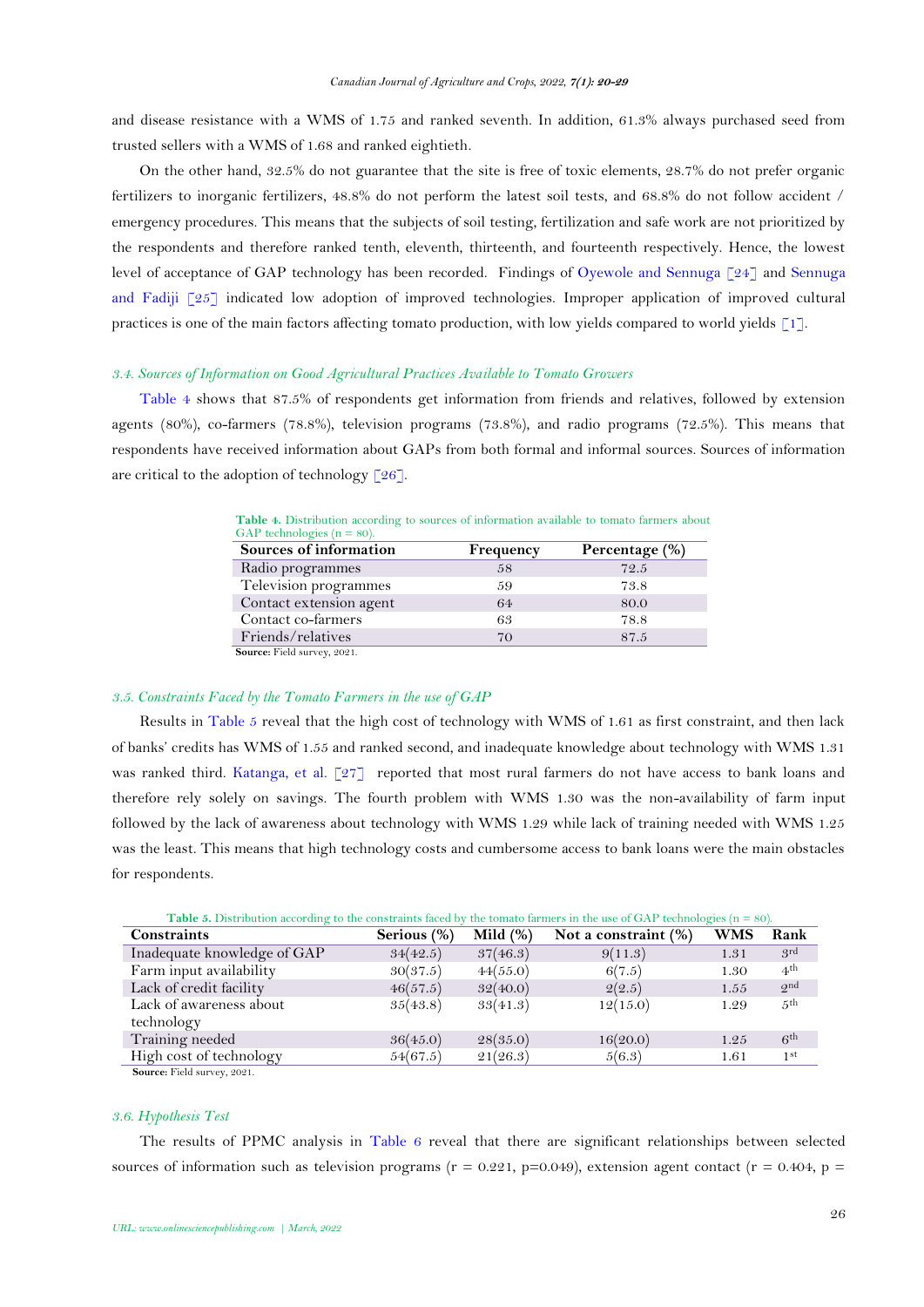0.000), contact with co-farmers ( $r = 0.421$ ,  $p = 0.000$ ), family and friends ( $r = 0.409$ ,  $p = 0.000$ ), and use of GAP technologies on tomato production but the relationships are weak. On this ground, the null hypothesis is hereby rejected.

<span id="page-7-3"></span>

| Table 6. Correlation results.                                                                                              |                                   |         |                 |
|----------------------------------------------------------------------------------------------------------------------------|-----------------------------------|---------|-----------------|
| <b>Information Channels</b>                                                                                                | <b>R(Correlation Coefficient)</b> | P-Value | Remark          |
| Radio                                                                                                                      | 0.180                             | 0.111   | Not-significant |
| Television                                                                                                                 | $0.221*$                          | 0.049   | Significant     |
| Extension Agent                                                                                                            | $0.404$ **                        | 0.000   | Significant     |
| Farmers                                                                                                                    | $0.491$ **                        | 0.000   | Significant     |
| Friends<br>the contract of the contract of the contract of the contract of the contract of the contract of the contract of | $0.409**$<br>$\cdots$             | 0.000   | Significant     |

**Note:** \*Significant at 5%; \*\*Significant at 1% **Source:** Calculation from the data collected.

### **4. CONCLUSION**

Based on the results, we found that farmers gathered their information mostly from relatives and extension agents. Challenges for farmers in using GAP technology in the study area were high technology costs, no access to bank credits, and lack of knowledge about GAPs. The study further found that modern soil survey methods, the use of appropriate fertilizers, site toxicity and safety measures were the least of the GAP techniques used by tomato growers in the area studied. A significant relationship was found between some sources of information available to the respondents and good agricultural practices technologies.

## **5. RECOMMENDATIONS**

The study, therefore, recommends that government, non-governmental organizations, and stakeholders in agriculture and rural development;

- i. Should take advantage of television programs and extension agents as an existing structure in diffusing innovation to tomato farmers.
- ii. Should organize training for tomato farmers to have adequate knowledge of GAP technologies.
- iii. Should encourage financial institutions to provide soft loans and credit facilities to the tomato farmers in Oriire Local Government Area, Oyo State.

## **REFERENCES**

- <span id="page-7-0"></span>[1] E. Falodun and S. Ogedegbe, "Effects of pruning location on growth and fruiting of three tomato (Lycopersicon esculentum Mill) varieties in rainforest zone of Nigeria," *Agro-Science,* vol. 18, pp. 1-4, 2019. Available at: https://doi.org/10.4314/as.v18i3.1.
- <span id="page-7-1"></span>[2] I. B. Adeoye, "Factors affecting efficiency of vegetable production in Nigeria: A review," *Agricultural Economics,* vol. 1, pp. 1-14, 2020.
- [3] L. Ahmed, A. Martin-Diana, D. Rico, and C. Barry-Ryan, "Extending the shelf life of fresh-cut tomato using byproduct from cheese industry," *Journal of Food Processing and Preservation,* vol. 36, pp. 141-151, 2012. Available at: https://doi.org/10.1111/j.1745-4549.2011.00562.x.
- <span id="page-7-2"></span>[4] I. K. Arah, E. Kumah, E. Anku, and H. Amaglo, "An overview of post-harvest losses in tomato production in Africa: Causes and possible prevention strategies," *Journal of Biology, Agriculture and Healthcare,* vol. 5, pp. 78-88, 2015.
- [5] V. Afari-Sefa, S. Dagnoko, T. Endres, A. Tenkouano, S. Kumar, and P. A. Gniffke, "Tools and approaches for vegetable cultivar and technology transfer in West Africa: A case study of new hot pepper variety dissemination in Mali," *Journal of Agricultural Extension and Rural Development,* vol. 4, pp. 410-416, 2012. Available at: https://doi.org/10.5897/jaerd12.006.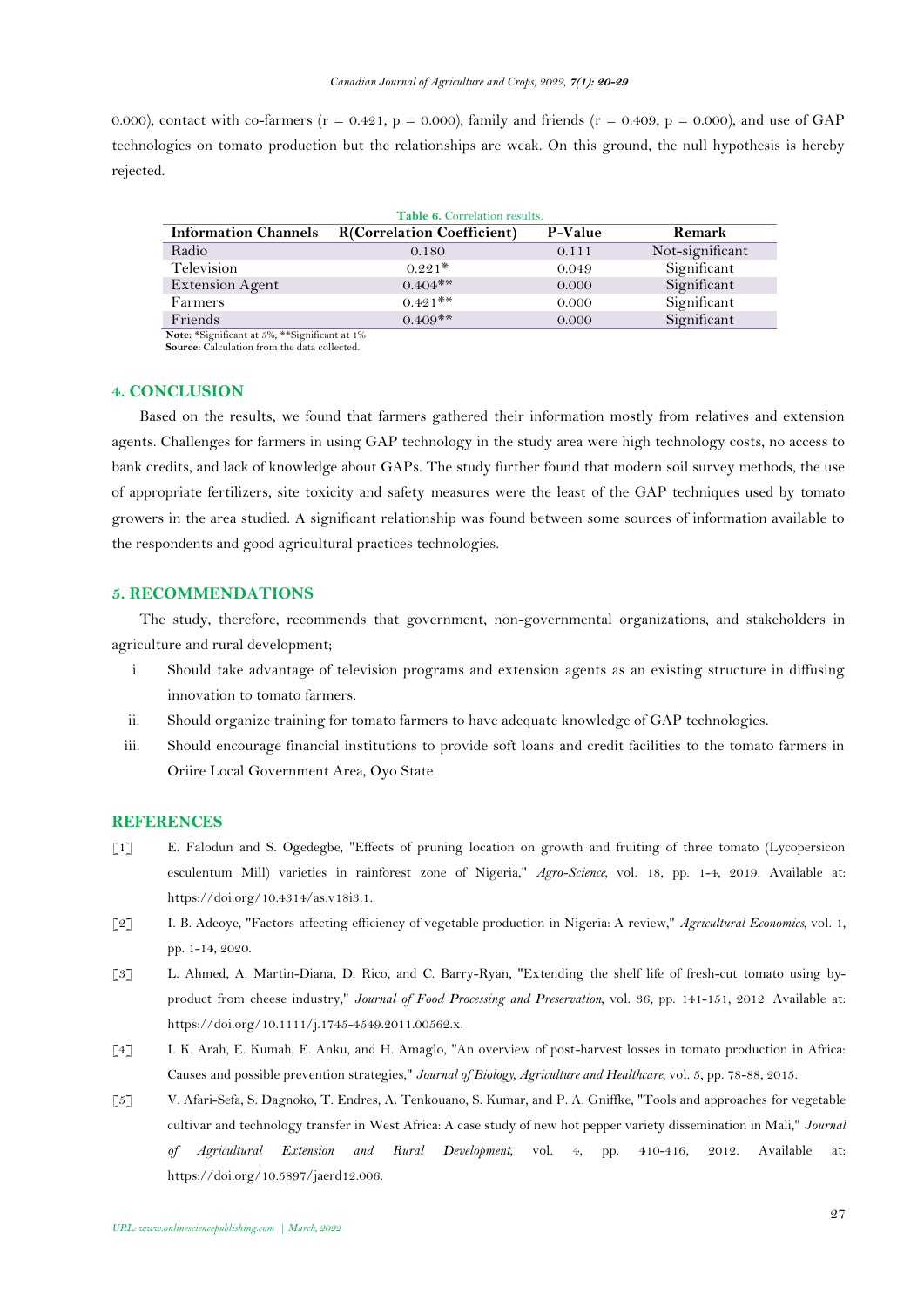- <span id="page-8-11"></span>[6] W. O. Oyediran, A. M. Omoare, A. A. Shobowale, and A. O. Onabajo, "Effect of socio-economic characteristics of greenhouse farmers on vegetable production in Ogun state, Nigeria," *Sustainability, Agriculture, Food and Environmental Research,* vol. 8, pp. 76-86, 2020. Available at: https://doi.org/10.7770/safer-v0n0-art1593.
- <span id="page-8-0"></span>[7] S. Rajendran, V. Afari-Sefa, O. K. Karanja, R. Musebed, D. Romneye, M. A. Makaranga, S. Samali, and K. R.F., "Farmer-led seed enterprise initiatives to access certified seed for traditional African vegetables and its effect on incomes in Tanzania," *International Food and Agribusiness Management Review* vol. 19, pp. 1-24, 2016.
- <span id="page-8-1"></span>[8] S. Sennuga., R. Baines, J. Conway, and C. Angba, "Awareness and adoption of good agricultural practices among smallholder farmers in relation to the adopted villages programme: The case study of northern Nigeria," *Journal of Biology, Agriculture and Healthcare,* vol. 10, pp. 34-49, 2020. Available at: https://doi.org/10.7176/jbah/10-6-06.
- <span id="page-8-2"></span>[9] A. Umar and M. Abdulkadir, "Analysis of resource-use efficiency and productivity of residual soil moisture tomato production in Kaduna State, Nigeria," *International Letters of Social and Humanistic Sciences,* vol. 51, pp. 152-157, 2015. Available at: https://doi.org/10.18052/www.scipress.com/ilshs.51.152.
- <span id="page-8-3"></span>[10] FAO, *Towards the future we want, end hunger and make the transition to sustainable agricultural and food systems*. Rome: Food and Agriculture Organization, 2012.
- <span id="page-8-4"></span>[11] J. Ali, "Adoption of innovative agricultural practices across the vegetable supply chain," *International Journal of Vegetable Science,* vol. 22, pp. 14-23, 2016. Available at: https://doi.org/10.1080/19315260.2014.916773.
- [12] S. O. Sennuga, "Use of information and communication technologies (ICTs) among smallholder farmers and extension workers and its relevance to sustainable agricultural practices in," A Thesis Submitted for the Degree of Doctor of Philosophy (PhD), Coventry University,United Kingdom, 2019.
- <span id="page-8-5"></span>[13] M. Lefebvre, M. Espinosa, S. Gomez y Paloma, M. L. Paracchini, A. Piorr, and I. Zasada, "Agricultural landscapes as multi-scale public good and the role of the common agricultural policy," *Journal of Environmental Planning and Management,* vol. 58, pp. 2088-2112, 2015. Available at: https://doi.org/10.1080/09640568.2014.891975.
- <span id="page-8-6"></span>[14] V. Lazaro, S. Rajendran, V. Afari-Sefa, and B. Kazuzuru, "Analysis of good agricultural practices in an integrated maize-based farming system," *International Journal of Vegetable Science,* vol. 23, pp. 598-604, 2017. Available at: https://doi.org/10.1080/19315260.2017.1341445.
- <span id="page-8-7"></span>[15] S. Amundson, D. E. Deyton, D. A. Kopsell, W. Hitch, A. Moore, and C. E. Sams, "Optimizing plant density and production systems to maximize yield of greenhouse-grown 'trust' tomatoes," *Hort Technology,* vol. 22, pp. 44-48, 2012. Available at: https://doi.org/10.21273/horttech.22.1.44.
- <span id="page-8-8"></span>[16] O. Oladele and A. Adekoya, "Implications of farmers' propensity to discontinue adoption of downy-mildew resistant maize and improved cowpea varieties for extension education in Southwestern Nigeria," *Journal of Agricultural Education and Extension,* vol. 12, pp. 195-200, 2006. Available at: https://doi.org/10.1080/13892240600915512.
- <span id="page-8-9"></span>[17] NPC, *Legal notice of publication of 2006 census final result*. Federal Capital Territory Abuja: Federal Republic of Nigeria Official gazette, 2006.
- <span id="page-8-10"></span>[18] O. M. Ojo, I. O. Oladosu, W. O. Oyediran, and A. A. Adeniran, "Effectiveness of training cassava processors in oriire local government area of Oyo State, Nigeria," *Discovery Agriculture,* vol. 7, pp. 80-85, 2021.
- <span id="page-8-12"></span>[19] K. O. Ojimi, W. O. Oyediran, M. B. Salawu, Y. Abiodun, F. A. Alaka, G. A. Otufale, and O. M. Ojo, "Postharvest losses of tomato (Solanum Lycopersicum) in the open markets in Ibadan metropolis," *Agriculture and Food Sciences Research,*  vol. 8, pp. 15-19, 2021. Available at: https://doi.org/10.20448/journal.512.2021.82.15.19.
- <span id="page-8-13"></span>[20] A. M. Omoare, E. O. Fakoya, and W. O. Oyediran, "Value addition of sweet potato (Ipomoea batatas L. Lam): Impending Factors on household food security and vitamin a deficiency (VAD) in Southwest and Northcentral Nigeria," *IOSR Journal of Agriculture and Veterinary Science,* vol. 8, pp. 06-14, 2015.